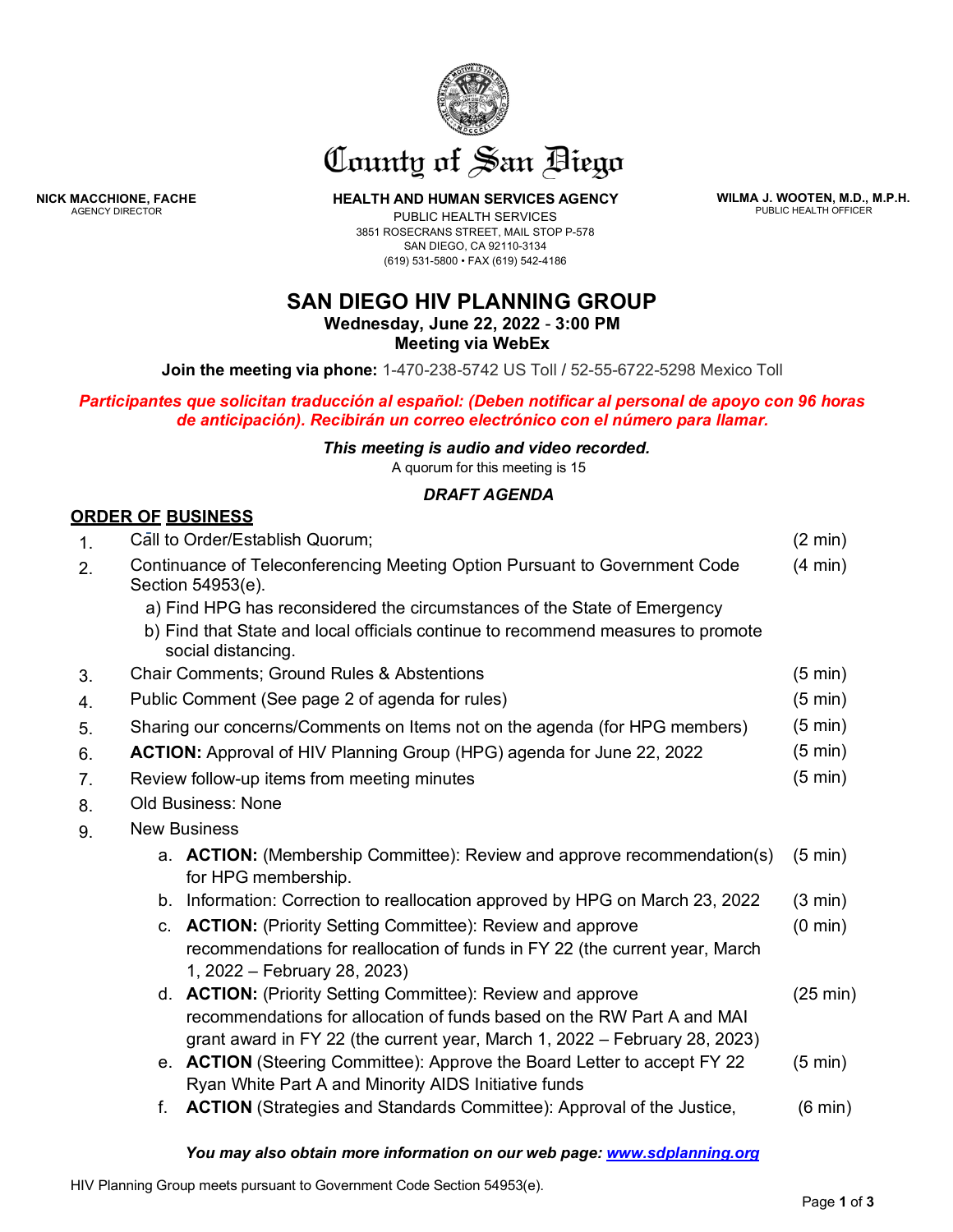|     |                              | Equity, Diversity, and Inclusion (JEDI) document.                                                                                                                                                                                                                                                                                                                                                                                                                                                                                                               |                               |
|-----|------------------------------|-----------------------------------------------------------------------------------------------------------------------------------------------------------------------------------------------------------------------------------------------------------------------------------------------------------------------------------------------------------------------------------------------------------------------------------------------------------------------------------------------------------------------------------------------------------------|-------------------------------|
|     |                              | g. <b>ACTION</b> (Strategies and Standards Committee): Approval of services<br>standards for Housing Case Manager                                                                                                                                                                                                                                                                                                                                                                                                                                               | $(6 \text{ min})$             |
|     |                              | h. <b>ACTION</b> (Strategies and Standards Committee): Approval to change<br>Universal Standards - Deletion of requirement for "mid-year recertification at<br>six months" to maintain eligibility for Ryan White services.                                                                                                                                                                                                                                                                                                                                     | $(6 \text{ min})$             |
|     | i.                           | <b>Update: Revision of Bylaws</b>                                                                                                                                                                                                                                                                                                                                                                                                                                                                                                                               | $(2 \text{ min})$             |
|     | j.                           | Information: Review of Conflict of Interest (COI) Policy for HPG 09.12.19 and<br>Conflict of Interest Disclosure Form for Planning Group Member and<br><b>Members Elect</b>                                                                                                                                                                                                                                                                                                                                                                                     | $(5 \text{ min})$             |
| 10. | L.                           | k. <b>ACTION:</b> Approval of HPG Minutes from May 25, 2022.<br>ACTION: Approval of HPG consent agenda for June 22, 2022, which includes<br>acceptance of the following committee minutes: Strategies and Standards<br>Committee: April 5, 2022 and May 3, 2022; Membership Committee; May 11,<br>2022; Consumer Group: April 20, 2022 and May 18, 2022; (Included for your<br>information, not for acceptance; CARE Partnership: May 16, 2022; Faith-<br>Based Action Coalition: May 5, 2022)<br>HIV, STD, and Hepatitis Branch (HSHB) Reports - Patrick Loose | $(5 \text{ min})$<br>(15 min) |
|     | a.                           | HSHB Monthly Report: June 2022                                                                                                                                                                                                                                                                                                                                                                                                                                                                                                                                  |                               |
|     | b.                           | HRSA, CDC and CDPH policies and procedures updates                                                                                                                                                                                                                                                                                                                                                                                                                                                                                                              |                               |
|     | C.                           | Expenditure/budget review                                                                                                                                                                                                                                                                                                                                                                                                                                                                                                                                       |                               |
|     | d.                           | Service Utilization Summary Report - through May 2022                                                                                                                                                                                                                                                                                                                                                                                                                                                                                                           |                               |
|     | e.                           | Monthly Client Service Evaluation (Goldenrod) Summary Report CQM<br>update $-$ May 2022                                                                                                                                                                                                                                                                                                                                                                                                                                                                         |                               |
| 11. | Reports                      |                                                                                                                                                                                                                                                                                                                                                                                                                                                                                                                                                                 |                               |
|     |                              | a. Committee Reports (Consumer, Membership, Strategies & Standards,<br>PSRAC, Medical Standards)                                                                                                                                                                                                                                                                                                                                                                                                                                                                | $(12 \text{ min})$            |
|     |                              | b. Planning Group Support Staff (PGSS) Report - Rodney von Jaeger                                                                                                                                                                                                                                                                                                                                                                                                                                                                                               | $(2 \text{ min})$             |
|     |                              | i.<br>Administrative budget review                                                                                                                                                                                                                                                                                                                                                                                                                                                                                                                              |                               |
|     |                              | Update: In-person meetings<br>ii.<br>c. Report from State Office of AIDS (OA) and AIDS Drug Assistance Program<br>(ADAP) – (included in meeting packet) - Abigail West and Jesse Peck by<br>teleconference, 1616 Capitol Ave, 6th Fl, Ste 616, Sacramento, CA 95814)                                                                                                                                                                                                                                                                                            | $(2 \text{ min})$             |
|     |                              | d. GTZ Community Engagement Project Updates                                                                                                                                                                                                                                                                                                                                                                                                                                                                                                                     | $(6 \text{ min})$             |
|     |                              | e. California HIV Planning Group (CHPG)                                                                                                                                                                                                                                                                                                                                                                                                                                                                                                                         | $(2 \text{ min})$             |
|     | f.                           | <b>Faith-Based Action Coalition</b>                                                                                                                                                                                                                                                                                                                                                                                                                                                                                                                             | $(2 \text{ min})$             |
| 12. |                              | Suggestions to Steering Committee for consideration of future items                                                                                                                                                                                                                                                                                                                                                                                                                                                                                             | $(2 \text{ min})$             |
| 13. |                              | Announcements                                                                                                                                                                                                                                                                                                                                                                                                                                                                                                                                                   | $(2 \text{ min})$             |
| 14. |                              | Next Meeting Date: Wednesday, July 27, 2022 Location: WebEx                                                                                                                                                                                                                                                                                                                                                                                                                                                                                                     |                               |
|     |                              | <b>Reminder:</b> The HPG is scheduled to meet each Wednesday in August to approve<br>recommendations for FY 23 priority rankings and budget allocations                                                                                                                                                                                                                                                                                                                                                                                                         |                               |
| 15. |                              | Adjournment                                                                                                                                                                                                                                                                                                                                                                                                                                                                                                                                                     |                               |
|     | <b>Public comment rules:</b> |                                                                                                                                                                                                                                                                                                                                                                                                                                                                                                                                                                 |                               |

• Will be heard in the following segments: 1) at the beginning of the meeting, for comments not relating to agenda items, and 2) at the start of each agenda item for comments relating to the item.

• If you would like to make a public comment/say something to the HIV Planning Group please click "raise your hand" in WebEx or Zoom, type something in the chat box, or unmute yourself and ask to be recognized by the Chair.